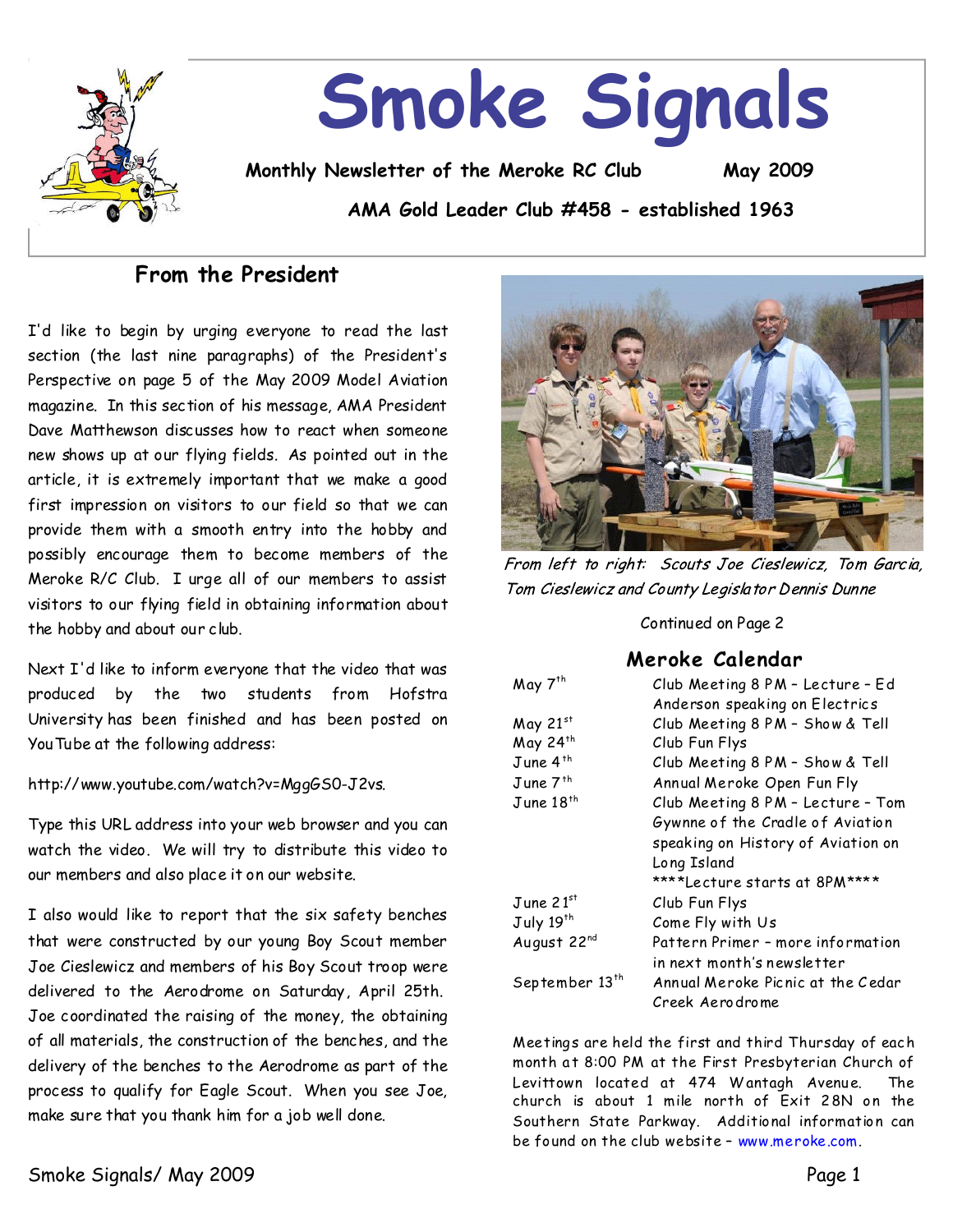# **Club Officers & Volunteers**

Finally, I'd like to discuss Aerodrome Aircraft Flight

President Tony Pollio 516-794-9637 **Vice President** Lou Pinto 516-785-6890 **Treasurer** Herb Henery 631-665-6274 **Recording Secretary** Ron Berg 516-781-3911 **Corresponding Secretary** Curtis Underdue 917-213-4459 **Board of Directors** Dave Bell 516-633-0034 Ed Wiemann 516-735-0733 Nelson Ramos 631-420-2889 Ted Evangelatos 516-997-0451 **Chief Field Controller** Bob Reynolds 516-775-4377 **Asst Chief Field Controllers** Tony Pollio 516-794-9637 Ed Wiemann 516-735-0733 **Field Safety Of ficer** Doug Frie 516-481-4089 **Smoke Signals Editor** Russell Rhine 516-484-0368 **Membership Committee** Frank Lasala Jaclyn Tavolario Lou Pinto **Programs** Jaclyn Tavolario Phil Friedensohn-Advisor **Education** Charlie Lando **Friends of Cedar Creek** George Carley Ed Wiemann **Building Program**  Charlie Lando Ernie Schack **Archivists** Ron Berg Stan Blum **Webmaster** Ted Evangelatos **Social (Coffee)** Irv Kreutel Al Hammer **Raffles** Curtis Underdue **Show and Tell**  Ed Wiemann **Video Librarian** Bob Cook **Audio/Visual**  Tom Cott **Come Fly With Me** Charlie Lando Dave Bell **Open Fly-In** Ernie Schack Dave Bell **TAG Program** Charlie Lando **Monthly Fun Fly** Chris Mantzaris Gene Kolakowski **One Fly** Ted Evangelatos Jaclyn Tavolario **Dinner** Jaclyn Tavolario **Picnic** Chris Mantzaris Nick Giuffre **Contest Directors** Allen Berg Tony Pollio Ernie Schack Tom Scotto **Flight Instructors** Allen Berg Ted Evangelatos Douglas Frie Dan Gramenga Mark Klein Gene Kolakowski Ken Mandel Tim Murphy Tony Pollio Mike Hagens\* Bob Reynolds Bill Streb **\*Flight Instruction** Al Weiner **Coordinator** Mike Hagens 516-546-6773

rctony@optonline.net meroke36@aol.com hahenery@aol.com rberg20@ymail.com curtisu@msn.com dave.bell0323@verizon.net eww46@man.com nel98rc@optonline.net tevangelatos@yahoo.com mrbrew@optonline.net rctony@optonline.net eww46@man.com dfrie@optonline.net rrhine@optonline.net Harvey Schwartz

Rule number11. This rule states that, "No aircraft shall take off if there is any person, plane, vehicle, animal or other object on the upwind side of the transmitter impound area or on, or anywhere closer than the pilot line to, any portion of the active runway." It is extremely important that everyone adhere to this rule. This rule was implemented to ensure that we avoid damage to aircraft and injury to pilots that happen to be on the upwind side of the transmitter impound during the process of retrieving aircraft that have landed or otherwise found their way into this area (crash, dead stick, etc.). If you takeoff while someone is on the upwind side of the transmitter impound area, you are exposing any person or plane in that area to serious injury and/or damage.Unfortunately, over the years, we have found that the person or plane on the upwind side of the transmitter impound area acts like a magnet to attract any plane that is in the process of taking off and creates a very dangerous situation. By following this rule, we will avoid placing any person or any plane in danger of injury or damage. Please be patient and wait for the person or plane that is on the upwind side of the transmitter impound area to return to the transmitter impound area before you start your takeoff roll. Safety should always be our number one priority at the Aerodrome.

> **See the Meroke RC Club video produced and filmed by students from Hofstra University http://www.youtube.com/watch?v=MggGS0-J2vs**

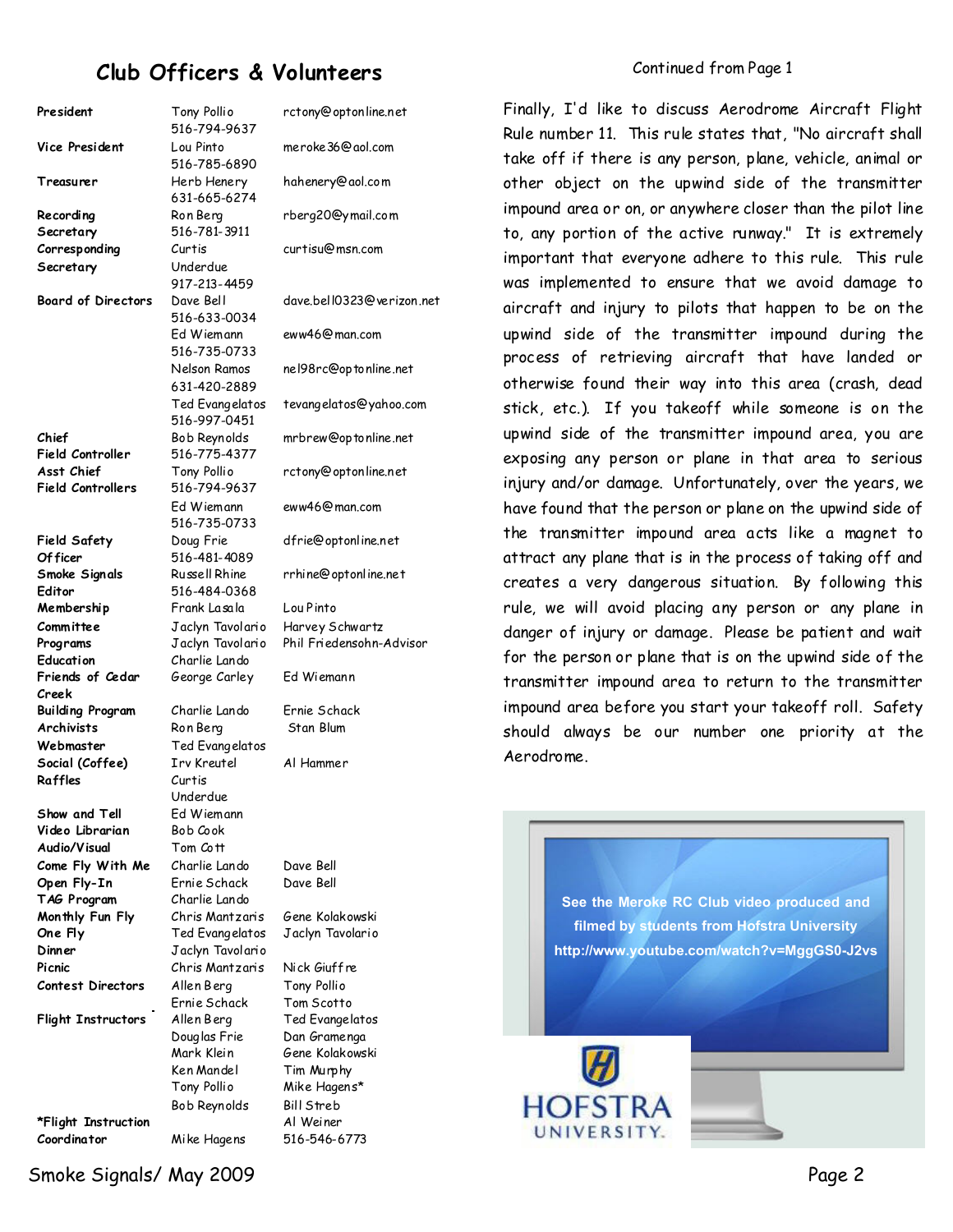## **Dr.Philis Back**

Hi Folk,

Welcome back for another fun filled season of high flying adventures at Cedar Creek.

At this time of year everyone is taking out their equipment and trying to have their first shake down fights of the year. Some of you may be forgetting to check and recheck all your equipment after the winter lay up. Please make sure you go over every inch of your plane and radio gear with a fine tooth comb.

Once you're at the field, I'm sure a lot of you with have the usual problems starting your engines etc. The following are some helpful hints to keep you on the right track. I've printed these tips before but they are worth reprinting.

When checking the idle mixture of your two stoke engine. The most popular and most accurate way is to use the **pinch test**. Pull the throttle back to idle. Pinch the fuel line and hold it.

- · If the engine begins to**speed up**then the idle mixture is**too rich**.
- · If the engine immediately**slows down**or tries to quit then it is**too lean**.
- · If the engine slowly speeds up or slows down then the mixture is close to right.

When the idle is adjusted properly then when the fuel line is pinched the engine will run at the same rpm for several seconds and then begin to slow down. The engine should transition smoothly from idle to full throttle without burbling, loading up or dying.

Now a word on the WRONG way to check the idle mixture. Theway a lot of people check their idle setting is to reduce the throttle to idle and then immediately gun the engine. If it transitions ok then they think everything is set properly. The problem with this technique is that it does not allow the engine to idle long enough to reveal a problem. If the idle is close to being properly set then you have to let the engine idle for several seconds to see if there is a problem. For example, if the idle is ever so

slightly too rich, then it may take several seconds for the engine to load up with enough fuel at idle for it to be noticeable when the throttle is advanced. If you really want to get the idle setting dialed in, then let the engine idle for 15 to 30 seconds and then advance the throttle. If it still transitions well, then the engine is set properly. If the engine sputters and spits then the idle mixture is too rich. If it slows down then it is too lean. Setting an engine is not difficult. It is just a matter of going through a set of procedures and being a little patient.

Now that you have the idle mixture set correctly, why does the engine die at the same spot every time? Could it be acrack in the silicone pickup line INSIDE the tank, right at the end of the brass tube from the stopper? The sharp edge eventually cut through, and when the tank was inverted, about a third into the flight, the clunk would fall to the top of the tank, and the crack at the brass tube would then draw air. Instant dead stick. The reminder is-**NEVER forget to pay attention to the symptoms!!! If a deadstick repeats at the same "time" after engine start, it is TANK related!!! It is ABSOLUTELY tank related!!!! SO....**when you have a new tank, assemble it with whatever tubes you use, but chamfer and de-burr BOTH ends of the tubing, on all the tubes...this will definitely stop the fuel line cracks that WILL occur if there is a sharp edge or the slightest burr on the tubing. It will save you grief down the road!!!!

Now if youare still tinkering with your engine maybe your problem is your glow plug?

Glow plugs come in two types: with and without idle bars. Both plugs work well in muffled engines. Idle bar plugs provide a slightly more consistent idle, especially for engines mounted in the inverted position. However, idle bar equipped glow plugs reduce the engine's top rpm by 2- 300 rpm.

Glow plugs also have something called a "heat range" that measures the temperature of the glow element during operation. For sport engines using nitro methane levels of 10-20%, this is probably irrelevant. One very important point to know is that glow plugs can need replacing even

Smoke Signals/May 2009 Page 3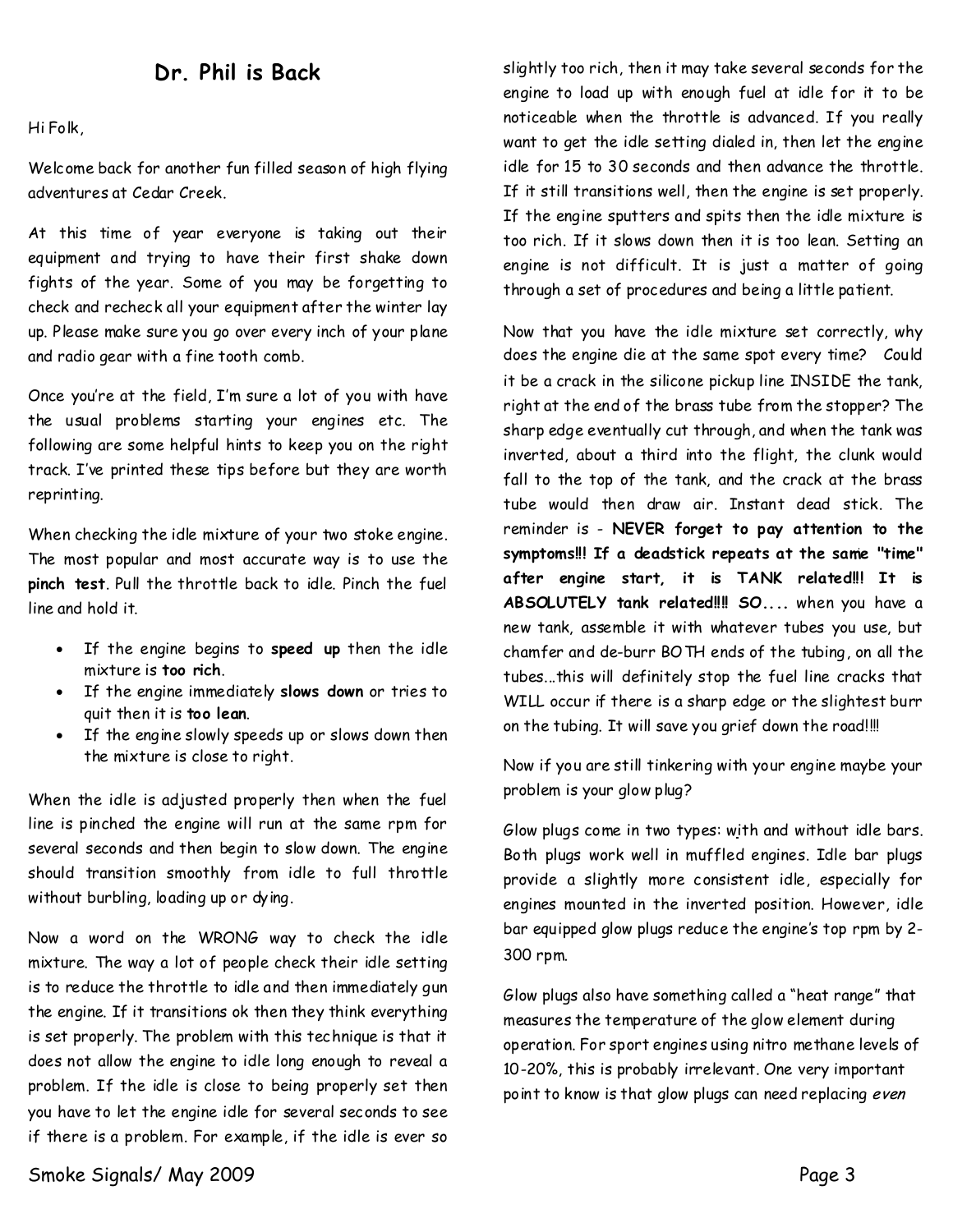though the engine still rund Like all things mechanical, glow plugs wear. The glow element still glows when connected to the glow driver and the engine still runs, but the plug may be worn out. The first operational indication of a worn plug occurs during idle. The engine starts smoothly, and idles well. As soon as the glow driver is disconnected, the idle slows by 2-300 rpm. This is the signal to replace the plug.

If not replaced, the next operation to go bad is the engine's transition. No matter the mixture settings, the engine stumbles during acceleration as if it were too rich. Next, the idle becomes unreliable and the engine sometimes quits at low throttle settings. Once this starts the pilot starts changing the perfectly good mixture settings. Sometimes this is of temporary help, but makes matters worse because now the settings are off and the plug is still bad. Change the glow plug the first few times a well set idle slows dramatically when the driver is removed. You will save yourself a lot of headaches if you do.

Don't be lazy take a couple minutes and make sure you all systems are go and then have fun! See you at the field.

## **M onthly Fun Fly**

The 2009 Monthly Fun Fly Season got off to a great starton April 26th. Chris and Gene hosted 12 fliers on a beautiful day for flying. The standings so far for this season are (remember! As in golf, the lower the score the better):

| Flier           | Points |
|-----------------|--------|
| Bob Reynolds    | 14     |
| Tom Tavalares   | 16     |
| Tony Pollio     | 17     |
| Chris Mantzaris | 17     |
| Ted Evangelatos | 17     |
| Curtis Underdue | 19     |
| Rich Boll       | 23     |
| Ron Berg        | 26     |
| Gene Kolakowski | 27     |
| Patrick Boll    | 28     |
| Nelson Ramos    | 30     |
| Kevin Urso      | 31     |
|                 |        |

# **Emails to the Merokes**

*The followingEmailwas sent to Ernie Schack*

We've received your request for a donation to your June event and we're happy to help!

Donations ship 2-4 weeks prior to the event and will arrive under the Great Planes label. We'll be shipping to the (address withheld) address unless you specify otherwise.

All of us at Hobbico wish you a successful event and by the way,you have a great website!

Sincerely, Carol Pesch, Product Communication Manager

The following Email was sent to our Webmaster - Ted Evangelatos

My name is Kevin Rathmell and from left to right in the picture it is, Kevin (me), Dwight White, Dwight Rathmell and James Gamon.

I am a member of the Dallas RC Club #609. I found the plans to the safety bench on your website and wanted to say thanks for sharing.



We have built 6 so far and the membership loves them, saying they are the best built benches they have seen. Here is a picture of our building team with 2 of the bench's we built.

I made a few modifications like the wheels which make them really easy to move around when mowing.

Editor's Comment - After all of these years, it is still great getting feedback from other clubs regarding our Meroke bench design.

Smoke Signals/ May 2009 Page 4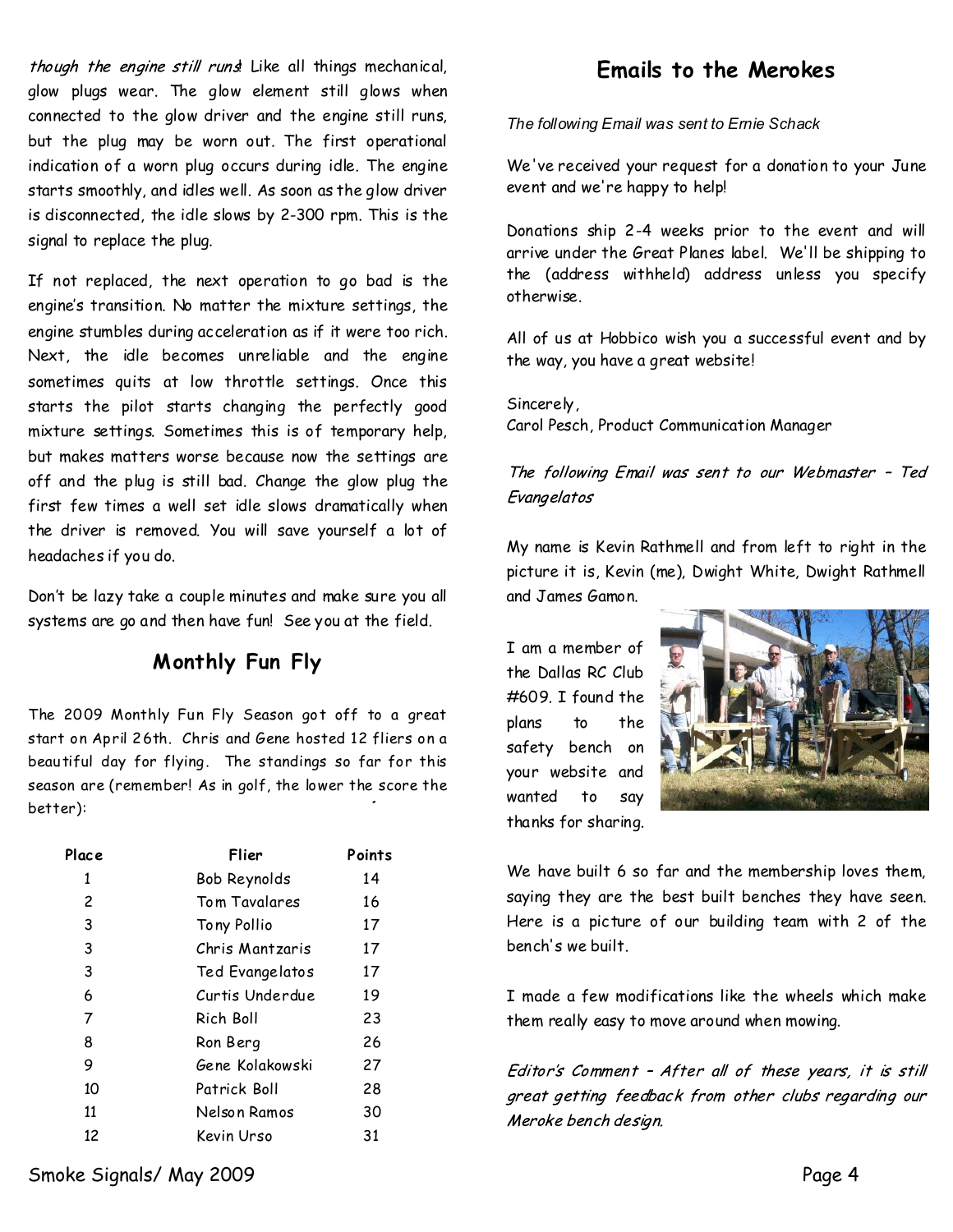# **How To Make Fiber Glass Landing Gear**

Why fiberglass landing gear? They're tough, easy to make and won't permanently deform as a result of a hard landing. The same technique can also be used to make high-tech, carbon-fiber landing gear, but you will have to experiment with the number of plys (layers of cloth) to use. The fiberglass gear described works great on profile, trainer and other RC aircraft. You can easily make these in an afternoon or a lazy weekend. All of the needed materials can be found at your local hobby shop and hardware store.



Tools and supplies needed (from left to right):

- Tin snips for cutting aluminum bar
- Vice grips or vice for forming aluminum bar
- Clamps for securing form
- · Mold-release wax (paste car wax works too)
- Fiberglass (four pieces at 45 degrees, six pieces at 0 degrees)
- Sharp, but not expensive scissors
- · Waxed paper
- Polyester fiberglass resin
- · Disposable bristle brush and mixing container
- · Acetone
- Latex (or similar) gloves

### Not shown:

- · 1/16x1 1/4 inch-wide flat aluminum bar stock
- Dremel tool with cutoff wheel
- · Drill and drill bits

Paper towels or rags for cleanup

First, draw a pattern for your gear. You will use this as a



template to form the bar stock. Form the bottom so that you have some "ears" to clamp to the table.

Tip: If you want your landing gear to have any special angles (like toe-in), now is the time to put them in.

Tip: A good design practice is to make the width of your gear (viewed from the front of the airplane) a minimum of 25% of the wingspan. For trainers I would use 30%. A 60-inch model would have gear that is 18 inches wide, if it were 30% of its span  $(60 \times 0.30 = 18)$ .

Next, form a second piece to fit on top of the first. Lay the fiberglass up on the piece that has the "ears" and then clamp the top piece on so that both sides of your finished part are smooth.



All your fiberglass strips should be 1 inch minimum longer than the gear. They should be wider than your finished

## Smoke Signals/ May 2009 Page 5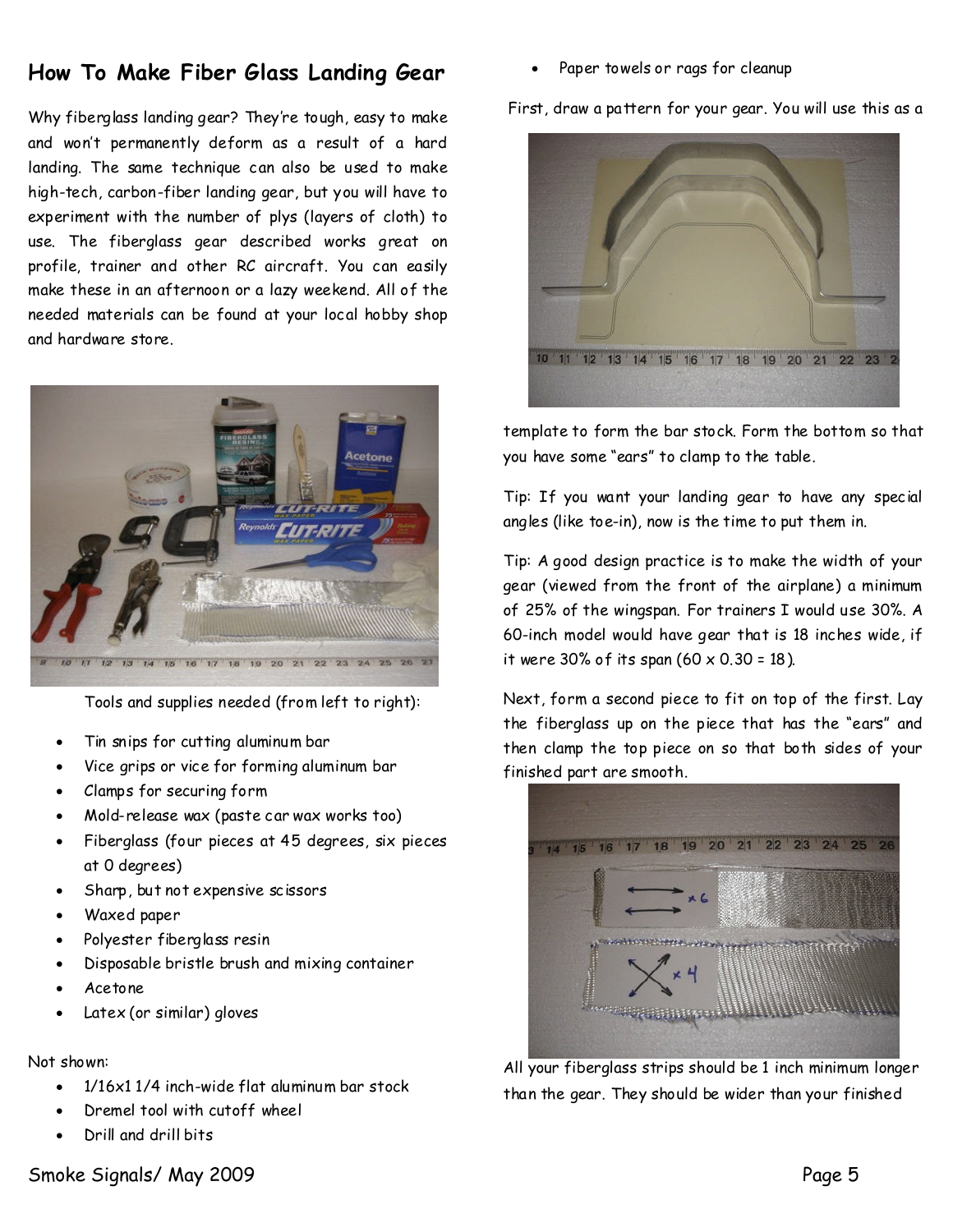gear by at least 1 inch. This will make placement a lot less critical.When the resin has cured, you will cut the excess away.

Cut your fiberglass so you have six pieces with the fibers running parallel to the long edge of your gear. This will give the gear strength in bending under hard landings. The more plys you add here, the "stiffer" the gear will be. You can add more if you model is heavier, or less if it's lighter. With six plys in this direction, this gear will easily support a 5-pound model. These pieces will end up in the middle of our layup. Next, cut four pieces so that the fibers are running 45 degrees to the long edge of the gear. This will give the gear strength in "twisting." These layers will form the outside of our layup with two pieces going on first, and two pieces going on last.

Next, put a piece of waxed paper down and clamp the form to your work surface. Wax both the upper and lower forms, and don't forget the edges. The wax will keep the fiberglass from getting stuck to the form. You shouldapplyat least three coats of wax. Let each coat dry before applying the next.

Next, prepare your work area. Once you mix up the fiberglass resin, you will have only 15-20 minutes of working time. Make sure your fiberglass is laid out and



you have extra gloves available.

Mix up your fiberglass resin thoroughly according to the directions on the package. For this small layup, you will probably use 5 oz. of resin.

Tip: When applying resin, don't use brush strokes. This will distort the fiberglass and make it hard to do a good layup. Instead, dab the brush with short, quick motions.

Dab the resin onto the form and put your first45-degree



layer down. Dab resin until it's nearly saturated. If you see air bubbles, use your brush to dab them away. Then put the next 45 degree layer down and saturate it with resin.

Now lay your "0" degree layers down. Repeat until all 6 "0" degreelayers are on.

Finish the fiberglass layup with the two remaining 45 degree layers.

Make sure that all the layers are on the form and there are no air bubbles.

Put the top form on the layup and very lightly clamp it to the bottom form. Stop clamping when you squeeze just a little resin out. Make sure that all the clamps have about the same pressure and that the top and bottom forms align. You don't want to squeeze all the resin out!

Caution: When using power tools, always use safety goggles and other protective equipment!

When the layup cures (6-12 hours), use a cut-off wheel to remove the excess fiberglass on either side. A sanding bar is helpful to get all the edges even.